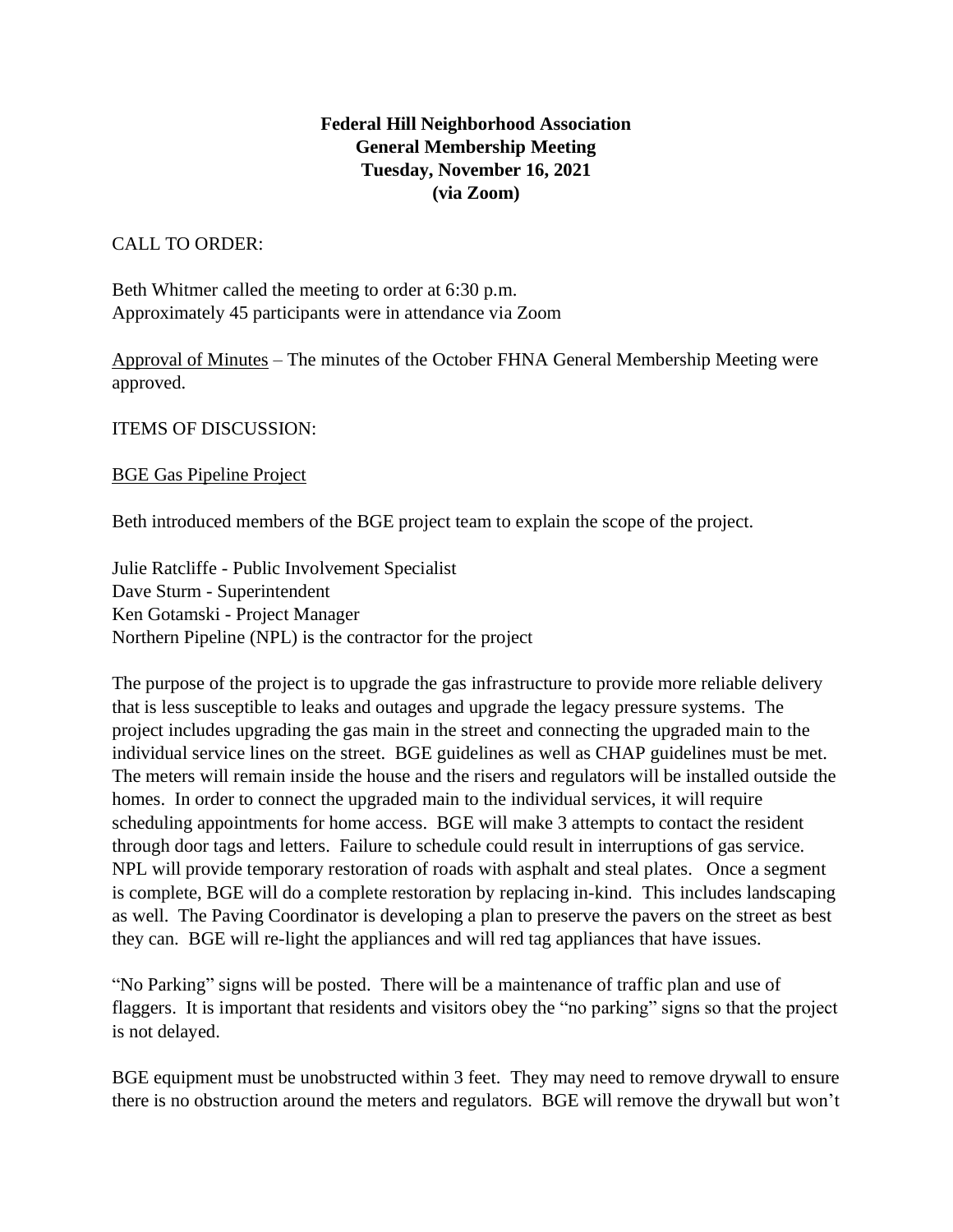rebuild it. Café bistro lights may need to be taken down in order for large vehicles and equipment to get by. BGE will be in contact to coordinate.

BGE is stressing cooperation and patience during this project. If you have questions, call 410- 470-7700 or email [operationpipeline@bge.com.](mailto:operationpipeline@bge.com) You can obtain more information by going to BGE.com/operationpipeline or text "Montgomery" to 855-281-8228.

FHNA residents had several questions/comments for the team.

When will the project begin and end?

The project will begin in December and should last 4 to 5 months (including paving) What streets will be impacted?

BGE shared a map. The streets impacted will include parts of Charles, Light, Montgomery, Churchill, Battery, Henrietta, William and Wheeling.

Two years ago, BGE tore up an alley on Grindall and patching was not done. For this project, NPL does the temporary patching. After the segment is complete, a paving ticket goes to BGE Paving to complete the final paving. The City owns conduit and BGE owns the gas lines. They are not sure why the paving was not completed on the prior project or if it was City or BGE responsibility.

What do residents do about parking? Parking is already an issue.

Overnight parking should not be an issue. Equipment should be moved to a location off the street overnight.

What do residents do if there is damage to their property as a result of this project? There is a damage claim form for property damage on the website.

The regulator outside the home is unsightly and may not meet CHAP guidelines. How can they be moved inside the home?

Per BGE guidelines for safety purposes, the regulator must be outside the home.

# FHMS Community Investment Tax Credit Opportunity

Garrett Schiche, President of FHMS Board of Directors shared Federal Hill Main Street's mission and vision to be a world class business district. There are 5 pillars that FHMS is focused on.

-Thriving and resilient businesses

-Events that showcase business and community pride

-Clean and safe business district

-Shared identify and vision for business district and collaborative marketing

-Human centered and climate smart infrastructure that creates a sense of shared community

Members of the community have an opportunity to make a donation to FHMS and receive a tax credit equal to 50% of the amount donated. A \$500 donation would result in a \$250 Maryland